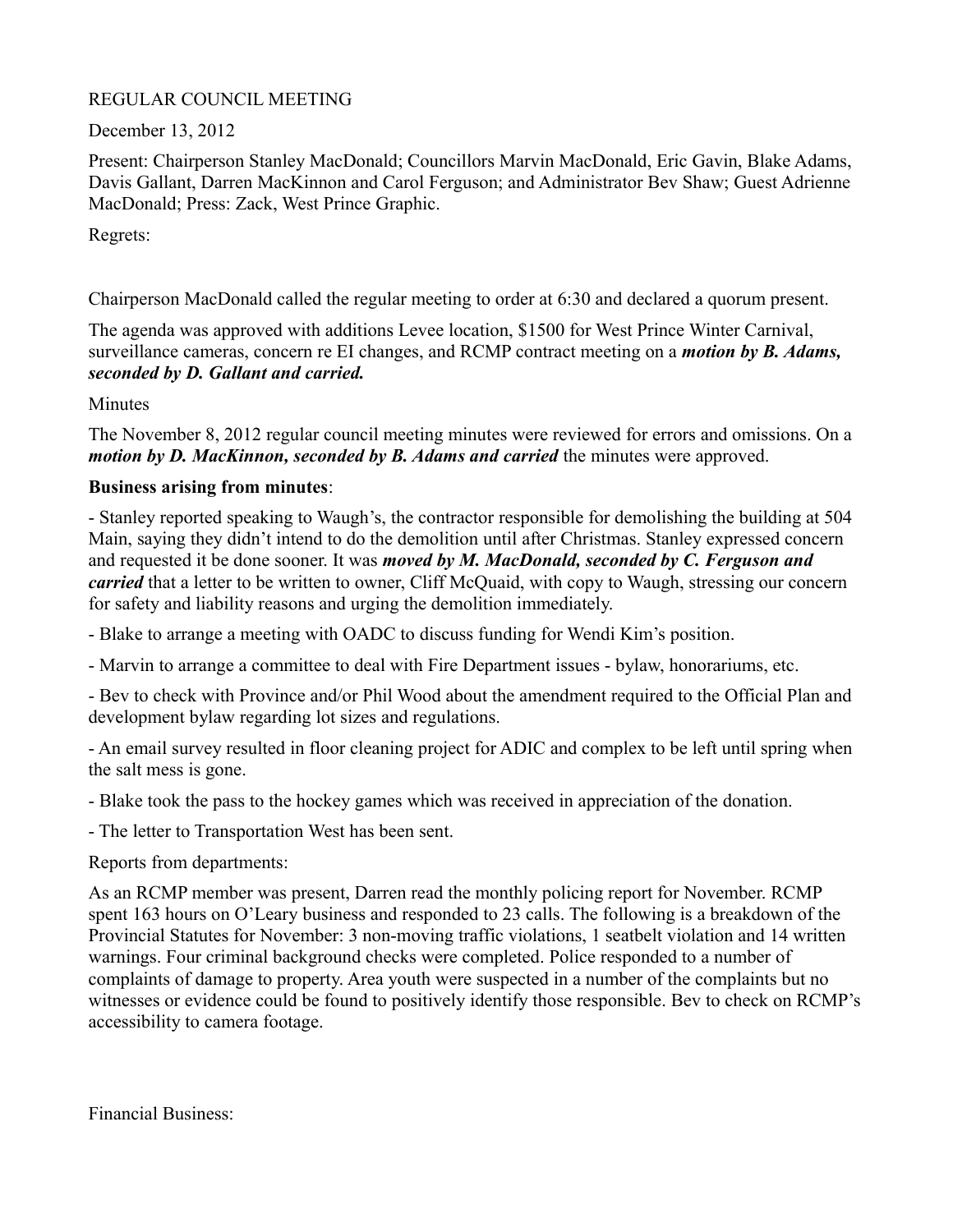Financial report for November, 2012 was approved on a motion by *B. Adams, seconded by D. Gallant and carried.* November revenue: general \$55,978.36; sewer \$469.10. November expenses: general \$101,930.04; sewer \$3,807.76. Bank balances at the end of November: general (\$69,893.44); sewer \$20,247.65. Budget up to end of November was circulated to Council.

Information to be sent to council: details on sewer equipment and supplies budget, information on employees' RRSP, details on CN building maintenance budget and breakdown on rental fees. To have For Rent sign placed on CN and sign at Main Street.

### NEW BUSINESS

### Chairperson's report

Stanley reported attending the Community Health Foundation annual meeting along with Blake, five councillors and Tylan attended the 2014 celebrations information session, meetings with Community Planner Phil Wood, Genivar reps Clark Baglole and Nick Sharkey and John Chisholm, Municipal Affairs officer.

Stanley has assigned the following council committees: Vice Chair of Council - Blake; Development and Tourism - Chair Blake, Carol and Darren; Sewer, Streets and Buildings - Chair Davis and Eric; Recreation - Chair Eric and Blake; Finance - Chair Carol and Marvin; Police - Chair Darren and Davis; and Fire - Chair Marvin and Stan.

Administrator's report

Written report circulated to Council outlining tasks and involvements during the past month.

Building/Business permits - nil.

Reports from departments:

*Fire Department* - Marvin reported meeting with the fire department executive and had a tour of the facility and equipment. The issues that have been brought to Marvin will be dealt with by committee.

*Recreation* - Stanley mentioned that he was expecting a report from Jeff Ellsworth on the Under 16 Nationals and what our responsibilities as council would be. Also interested in obtaining information on revenue generating ideas for the event. Bev to get copy of contract with Softball Canada. The West Prince Winter Carnival is in the planning stages with Tignish and Alberton agreeing to support with \$1500. It was *moved by C. Ferguson, seconded by E. Gavin and carried* that O'Leary contribute \$1500. to the West Prince Winter Carnival if requested by the planning committee; also this amount to be conditional on whether Alberton and Tignish contributes the same amount; and the amount to be from our 2013 budget.

*Development & Tourism* - Blake reported on the 2014 celebrations information session. Ideas discussed for funding included signage for entrance to the community. Darren to possibly arrange meeting on Tuesday at 4.

# Unsightly premises

Bev requested approval to proceed with judgement against Norman Buchanan property. It was *moved by D. MacKinnon, seconded by B. Adams and carried* that legal process for judgement against Norman Buchanan at approximately \$500 be started regarding demolition of his building.

# Museum signage

Blake was appointed to serve on museum committee for signage.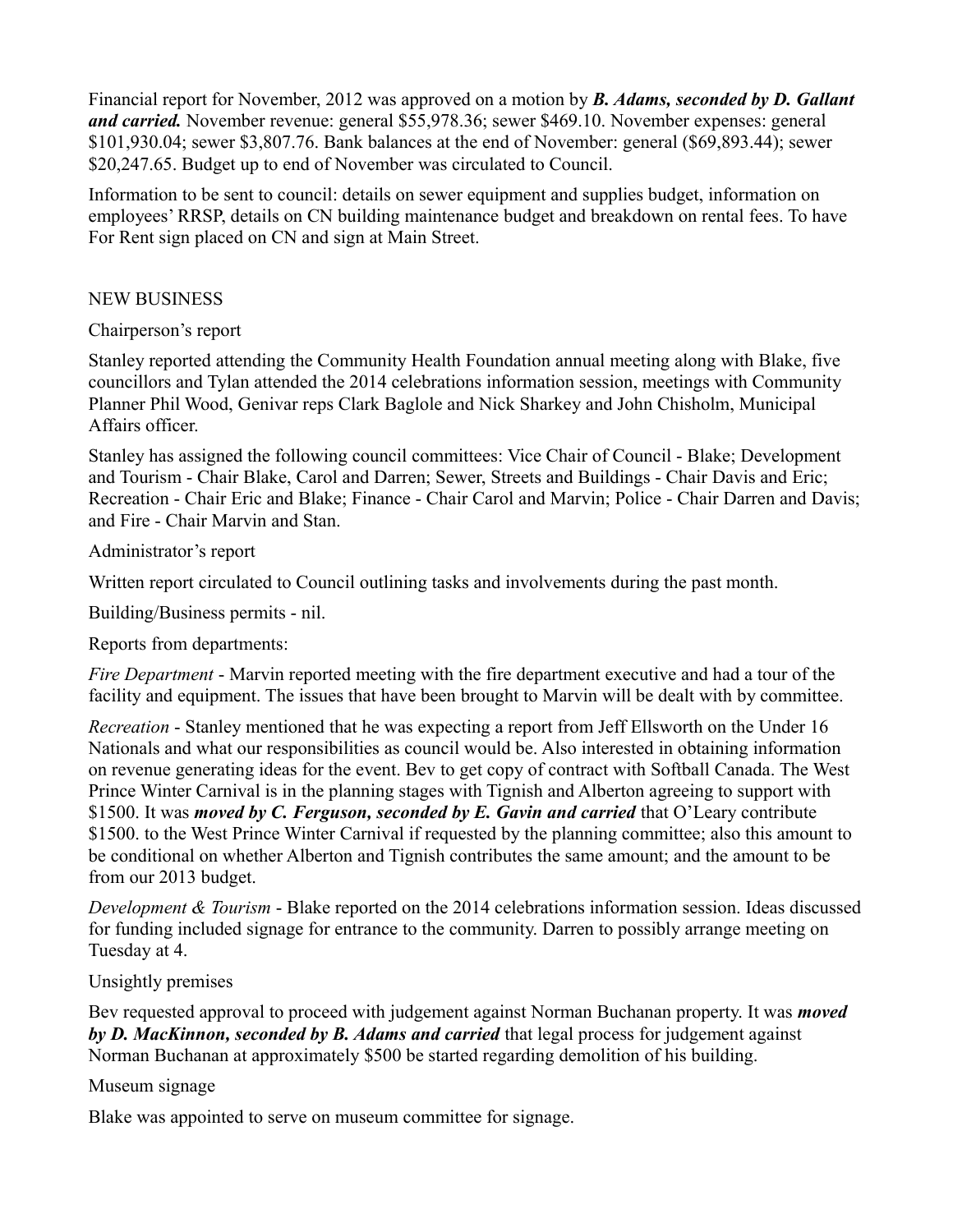Planning Board

Bev to check to see if members need be residents.

Gifts for past councillors

It was *moved by D. MacKinnon, seconded by M. MacDonald and carried* that Carol and Bev be appointed to choose gifts for past councillors at a maximum cost of \$500 total. (Vote: 5 for; 1 against).

Media representative for council

It was agreed that Stan as Chair be media contact with Blake acting in Stan's absence.

Committee appointments

Included in Chair report.

Sewer project resolution

*Resolution re Building Canada Fund Kent Street Sewer Project*

WHEREAS unallocated funds have come available through Communities Component of the Building Canada Fund (BCF-CC) in the amount of \$1.6M;

WHEREAS the Kent Street sewer main failed to get completed during the last Infrastructure project and is an area flagged as in need of replacement and is ready for tender;

THEREFORE BE IT RESOLVED that the Community of O'Leary make application to Infrastructure Secretariat for Kent Street Sewer Project in the amount of a maximum of \$150,000 with two thirds being funded by BCF-CC;

AND ALSO BE IT RESOLVED that the Community of O'Leary secure financing at Scotiabank for one third of the project costs to a maximum of \$50,000.

Moved by Carol Ferguson, seconded by Davis Gallant. .

Motion Carried.

Council meeting date

It was agreed that monthly meetings will not be changed from the second Thursday of the month.

Fire Department project resolution

*Resolution re Island Community Fund Fire Department Project*

WHEREAS the O'Leary Volunteer Fire Department has determined the importance of obtaining an air management system for confined spaces to assist in their rescue operations;

AND WHEREAS the O'Leary Community Council supports and approves of the Fire Department's efforts to improve their rescue capabilities and equipment;

THEREFORE BE IT RESOLVED that the O'Leary Community Council make application on behalf of the O'Leary Volunteer Fire Department for funding from the Island Community Fund to purchase an air management system for confined spaces at a total cost of \$12,000. It is understood that the applicant's share being \$6000 will be provided by the O'Leary Fireman's Club.

Moved by Blake Adams, seconded by Carol Ferguson. .

Motion Carried.

Photocopier trade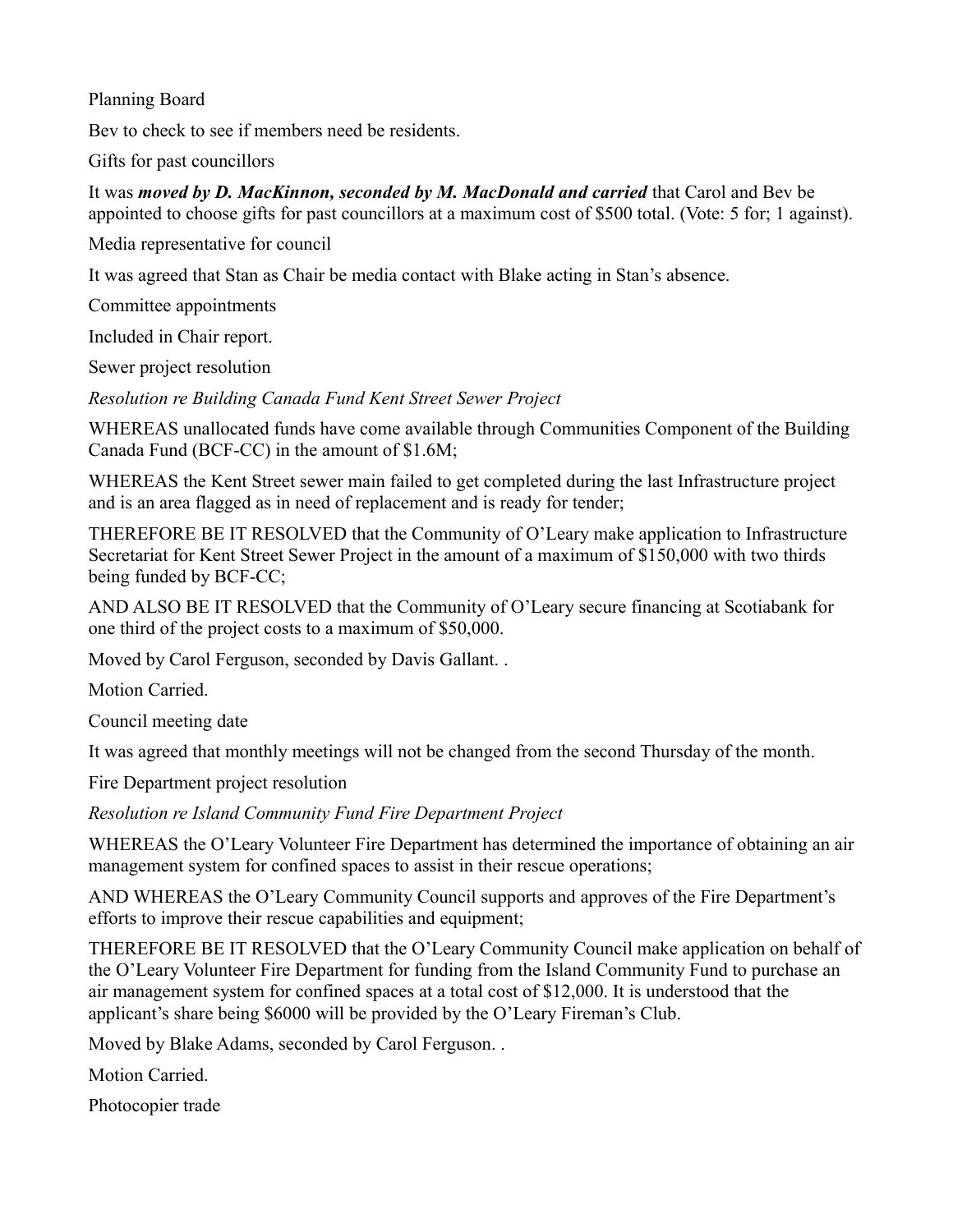Lease holder recommended we trade our Konica Minolta copier for a newer model which would save about \$168.00 per year. Council agreed to check on remainder of lease time and purchase costs.

Donation requests

Bev emailed councillors about a request for \$100 to support the West Prince Family Violence Prevention memorial service. Stanley replied that no donation would be made and this was sanctioned on a *motion by E. Gavin, seconded by B. Adams and carried.*

PEI Family Violence Prevention Services requested a donation and on a *motion by E. Gavin, seconded by B. Adams and carried* this request was denied.

Reports from departments

*Sewer, Streets & Buildings* - Davis reported a new lateral line installed for Dana Harris property on Main Street; the Willow St. Buchanan building has been demolished and burned at the former landfill site; the miniature train from the park has been vandalized again but this time it was located at the maintenance shop, new windows have been installed at complex, and we are having generator problems. It was also mentioned that the CN area for rent is not very appealing.

Other business and correspondence

*FPEIM representative* - The FPEIM office advised that a vacancy for the Prince County position is available and that Council may appoint someone to fill the position until AGM in April, 2013. Davis Gallant offered to serve.

*Yellow Pages ad* - Council to consider discontinuing this ad but to check if the cost includes white page listing as well as yellow pages.

*Administration vacation time* - Bev advised that due to an oversight an addition to her vacation time was not included in minutes or policy. A letter was provided by former Chair Nancy Wallace and also signed by Linda Stetson, Frances Dewar, Connie Bernard and Dana Harris (Eric Gavin verbally agreed) vouching that a motion did occur giving Bev 6 weeks of vacation time. It was *moved by D. MacKinnon, seconded by C. Ferguson and carried* that this increase of one week to Administrator's vacation time be included in minutes and to policy.

*O'Leary Community Health Foundation* - Donation request for equipment fund which will be discussed at budget time.

*FPEIM semi annual meeting* - Scheduled for January 12/13 at North Rustico Lions Club. To email council with further information.

*RCMP contract* - RCMP and Province to attend January council meeting to discuss new extended services contract.

*New Year's Levee* - To be held at the Maple Leaf Curling Club from 1 - 3 pm in exchange for a donation from Community. (Council had no objections to the bar being open).

*Surveillance cameras* - Eric informed Council that vandalism is occurring at the maintenance shop and equipment/materials have gone missing. Installing cameras was discussed but decided to check on fencing prices and a better lock. Bev to obtain user ID and password for cameras.

*EI changes* - It was *moved by E. Gavin, seconded by D. Gallant and carried* that Council forward a letter to Hon. Gail Shea expressing the Community's concerns regarding the EI changes and the affects to seasonal and part time workers and the economy in general.

*Council Orientation* - Bev informed council that the Province will be hosting two council orientation sessions in February. More information to follow.